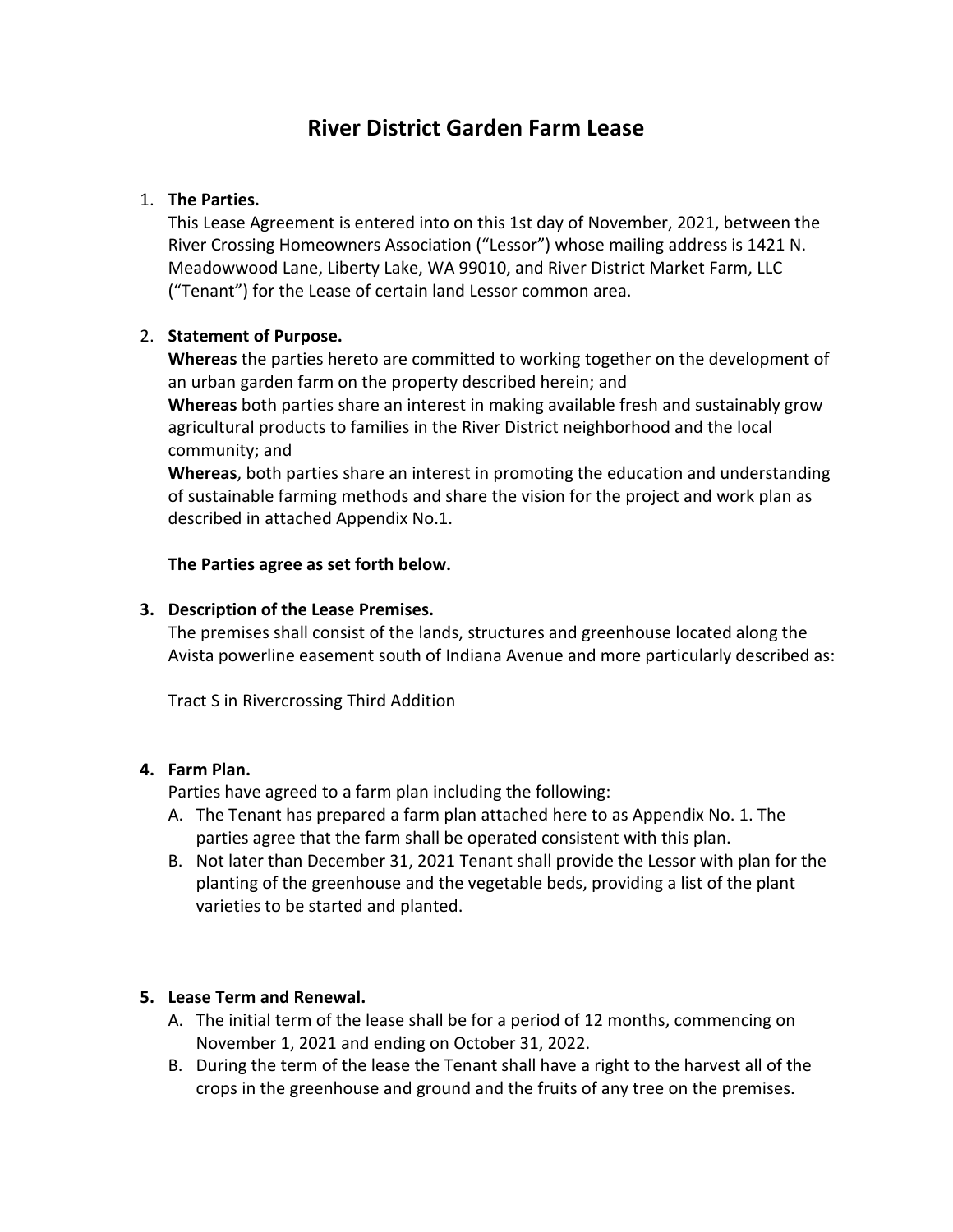C. The Parties shall have the option to renew the Lease for an additional three 1-year periods. Tenant shall deliver to the Lessor a written request to renew the lease for the additional period. Lessor shall have 30 days to provide written notice of acceptance or rejection of the offer. If the Tenant fails to deliver said notice, the lease shall terminate at the end of the current term. Conversely, if the Lessor fails to notify the Tenant the lease shall automatically renew for the additional period.

## **6. Rent**

- A. The Tenant Agrees to pay the Lessor rent of one dollar (\$1.00) per year
- B. The rent, including utilities, may be renegotiated for any lease extension by the parties.
- C. The Lessor shall be responsible for the water used on the property. The property is currently irrigated by the Lessor as community common area. The Lessee shall be responsible for any modification to the existing irrigation system.
- D. The Lessee shall be responsible for the following costs and charges:
	- 1) Gas charges for heating the greenhouse;
	- 2) Electrical costs for all of the buildings located on the premises.
- E. The Tenant shall be responsible for all of the labor and operating costs for the operation of the farm on the premises, with the exception of the utilities listed above in Section 6.C, including seeds, farm supplies, additional tools and equipment beyond that provided by the Lessor, compost, fertilizer and soil amendments.

## **9. Permitted Uses:**

Tenant is hereby permitted all normal activities associated with the urban garden farm purposes including the following:

- A. The planting, cultivating and harvesting of crops, including perennial crops; application of soil amendments; pest and weed management, erection and management of temporary structures such as greenhouses, hoop houses, temporary fencing, and irrigation systems.
- B. No activities shall start prior to 7:00am nor extend after 7:00pm except for community gather events.
- C. Tenant agrees to cooperate with the Lessor to resolve any complaints received from persons living in the vicinity of the farm.
- D. Tenant understands that the farm is located in an urban environment with many homes nearby and agrees to maintain the premises, equipment and buildings visual appearance at a high level and compatible with the surrounding residential development.
- E. Tenant shall keep the property, buildings and equipment in ordinary, efficient and good operating condition.
- F. The Lessor shall have a right to inspect the farm at any time and the Parties shall conduct a monthly joint inspection of the farm.
- G. The Tenant agrees to abide by all local, state, and federal laws.
- H. Tenant shall manage noxious weeds and invasive species according to best management practices.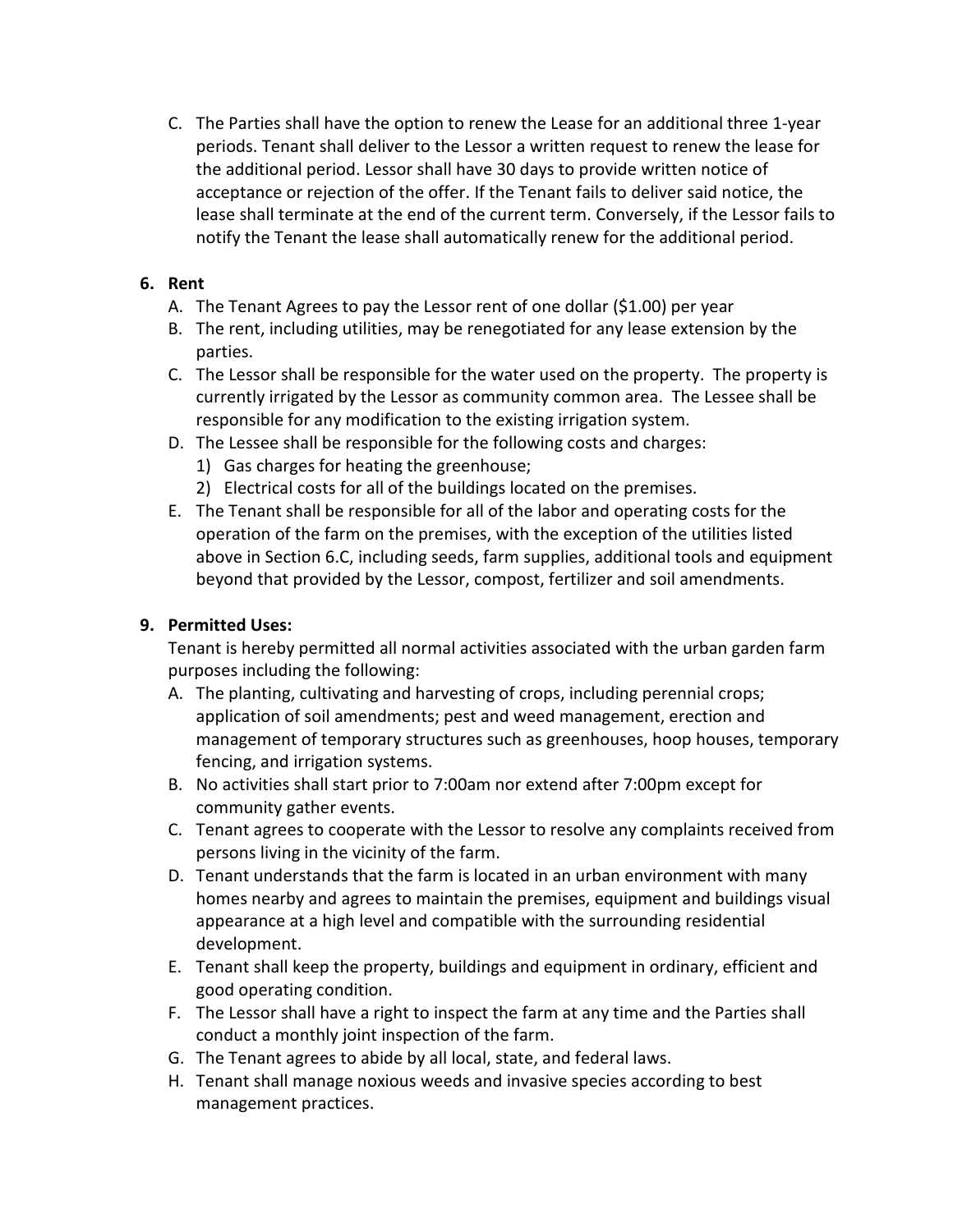## 10. **Community Agriculture Program**

The parties agree to work together on the development and implementation of a community agriculture program is which CSA shares or farm shares are sold and made available to families in the surrounding community and the general public, with the following conditions:

A. The community agricultural plan will be detailed and agreed to by the parties not later than December 31, 2021.

B. The Tenant shall operate a farm stand on the premises that shall be open not less than one day per week during the farm harvest season.

## 11. **Insurance**

Tenant is responsible for maintaining general liability insurance with coverage of One Million dollars aggregate/ One million dollars per occurrence and naming Lessor as additional insured. Lessor will maintain fire and extended casualty insurance coverage on the premises of not less than \$100,000. Evidence of insurance shall be provided to the other party at the commencement of the lease term.

## 12. **Default**

Failure by the Tenant to observe and perform any of his/its obligations under this Lease for a period of thirty (30) days after receiving written notice specifying such failure and requesting that it be remedied, unless such period to remedy is extended by agreement of the Parties. Whenever any event of default referred to above shall have happened and not be cured per this lease, the lessor may re-enter and take possession of the leased premises.

IN WITNESS THEREOF, the parties have executed this lease effective as of the date first forth above.

## **Lessor**

River Crossing HOA, a Nonprofit Corporation

By: Jim Frank President, Board of Directors

## **Tenant:**

River District Garden Farm, LLC

|         | By: Jim Frank |  |
|---------|---------------|--|
| Manager |               |  |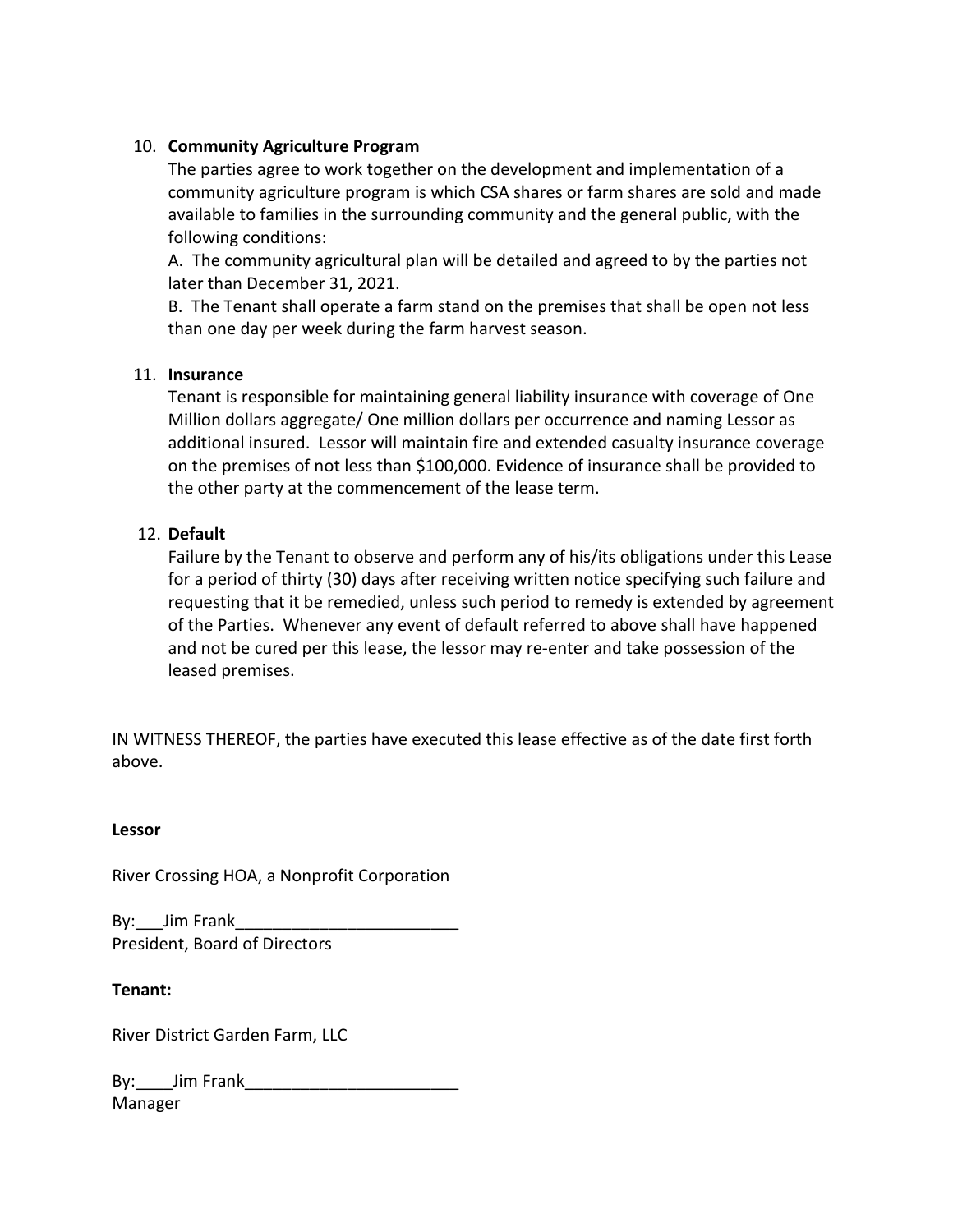Appendix No.1

## **Farm Setup Costs and Equipment**

## **1. Initial Farm Setup (\$34,500)**

Irrigation \$7,500.00

Walk-in cooler and Farm Stand to be a custom new container for a cost not to exceed \$20,000.00

Processing facility and Equipment Storage using the existing container on the site. The cost of remodeling and paint the container not to exceed \$7,000.

## **2. Farm Equipment/Tools (\$19,100)**

BCS 77ps hydrostatic (two-wheel tractor) \$6,675 Power Harrow \$2,290 (attachment) 33" HD Rear-tine tiller \$1701 (attachment)

Silage Tarps \$2000

Mower/Weed Wacker \$2,000

Hand tools \$1,100 4 rakes \$80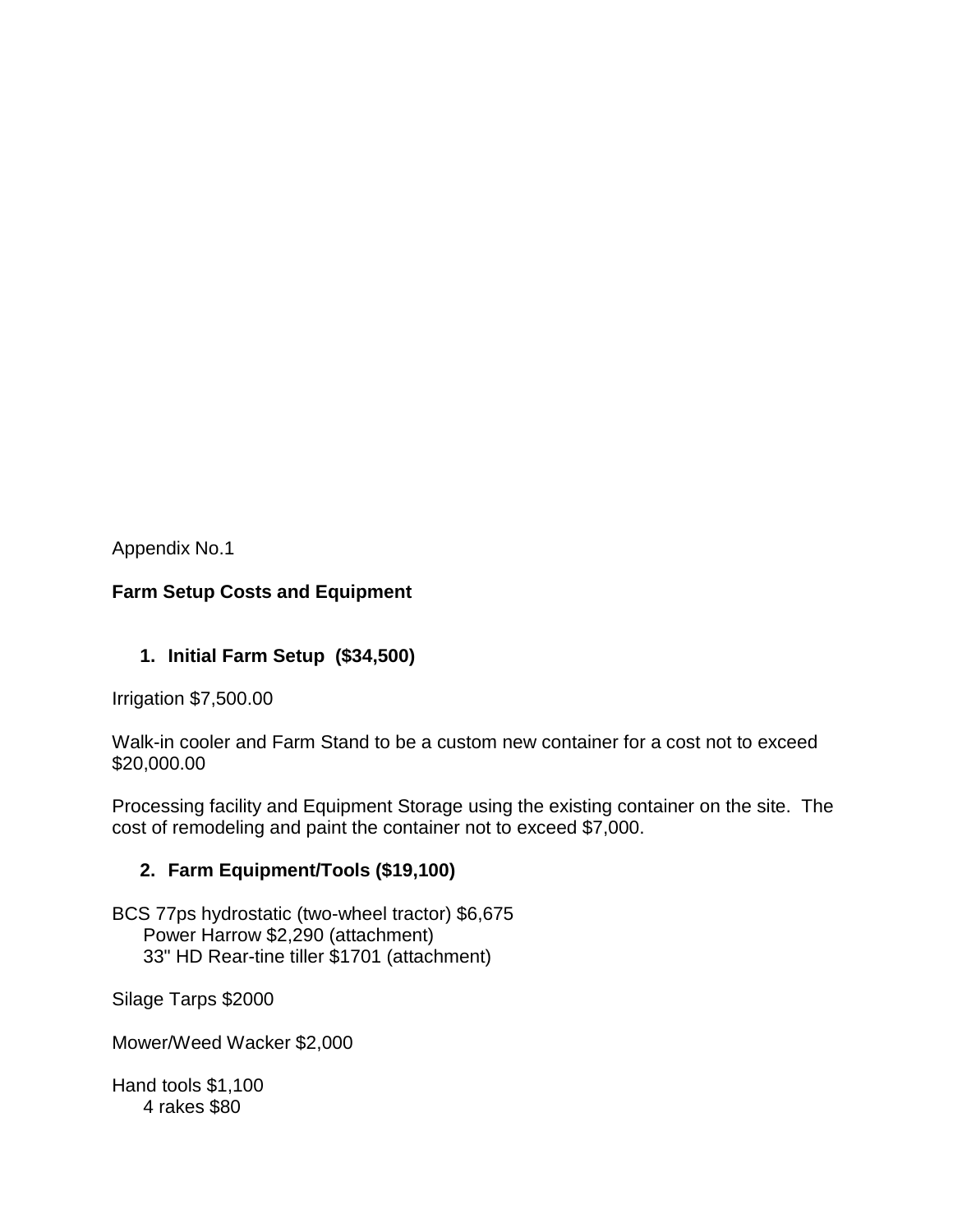4 flat shovels \$80 4 curved shovels \$80 4 picks \$80 4 Wheel Barrows \$400 2 Wheel Hoes \$400 4 Stirrup Hoes \$80

Used Electric Golf Cart \$3000

Appendix No. 2